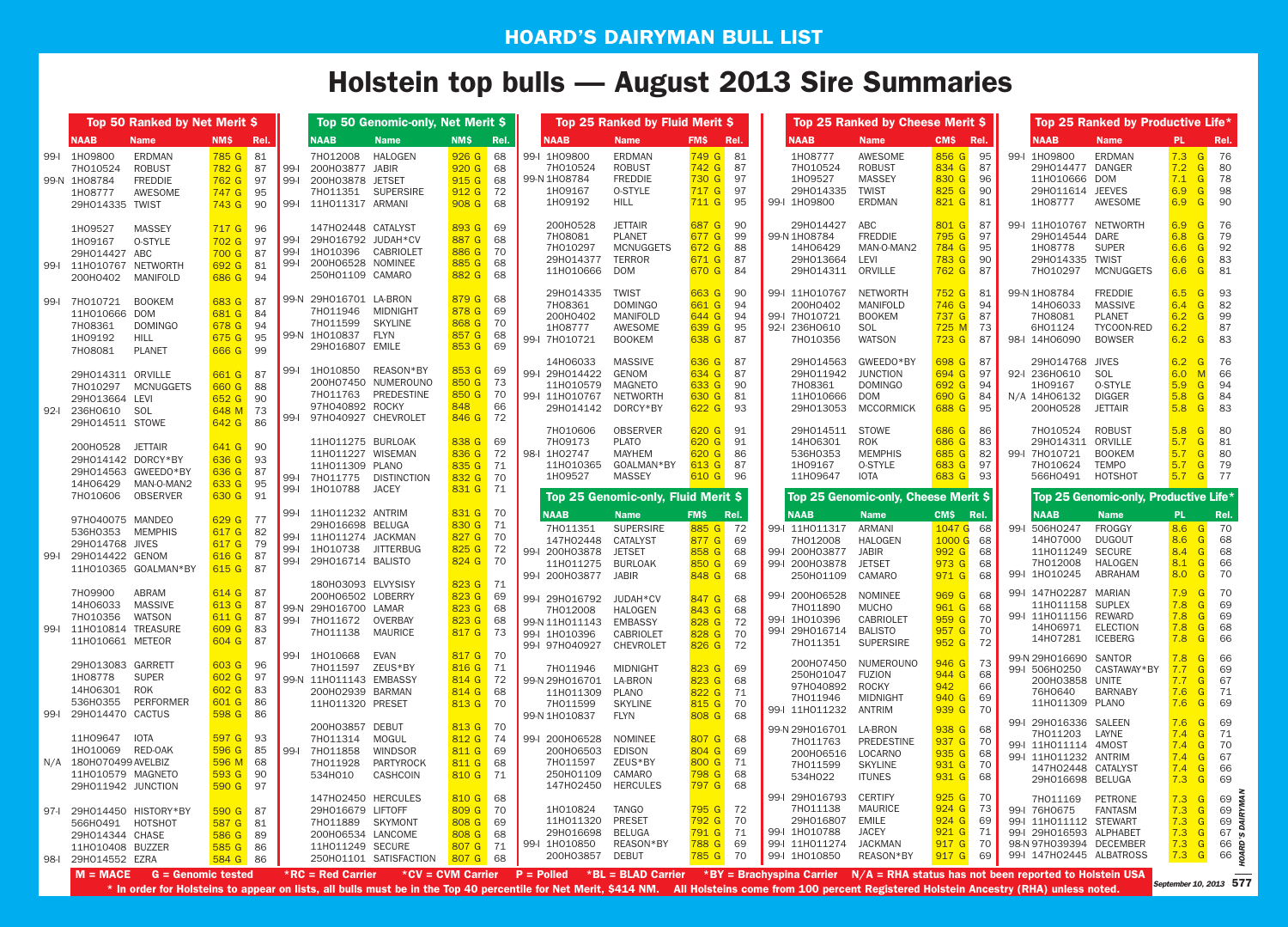# **Holstein top bulls — August 2013 Sire Summaries**

|                                                                                                                                | Top 25 Ranked Udders*                                                                  |                                                                                                                     |                                    | Top 25 Ranked Feet and Legs*                                                                                                                                                                                                                                                                                                                |                                                                                              |                                  |                                  | Top 25 Ranked by Somatic Cell*                                                                                                                  |                                                                                        |                                    | Top 25 Sires for Pregnancy Rate*                                                                                                                                                |                                                                                         |                                    |                                                                                                              | Top 25 Sires for Sire Calving Ease*                                                       |                                                                                  |    |
|--------------------------------------------------------------------------------------------------------------------------------|----------------------------------------------------------------------------------------|---------------------------------------------------------------------------------------------------------------------|------------------------------------|---------------------------------------------------------------------------------------------------------------------------------------------------------------------------------------------------------------------------------------------------------------------------------------------------------------------------------------------|----------------------------------------------------------------------------------------------|----------------------------------|----------------------------------|-------------------------------------------------------------------------------------------------------------------------------------------------|----------------------------------------------------------------------------------------|------------------------------------|---------------------------------------------------------------------------------------------------------------------------------------------------------------------------------|-----------------------------------------------------------------------------------------|------------------------------------|--------------------------------------------------------------------------------------------------------------|-------------------------------------------------------------------------------------------|----------------------------------------------------------------------------------|----|
| <b>NAAB</b><br>7H010228<br>11H010661 METEOR<br>11H010360 AVALON<br>7H010606                                                    | <b>Name</b><br>GULF*BY<br>29H014142 DORCY*BY<br><b>OBSERVER</b>                        | UDC Rel.<br>3.42 <sub>G</sub><br>3.15 <sub>G</sub><br>3.13 <sub>G</sub><br>3.07 <sub>G</sub><br>3.02 <sub>G</sub>   | 91<br>90<br>97<br>94<br>97         | <b>NAAB</b><br><b>Name</b><br>11H010675 CALIBER<br>29H014142 DORCY*BY<br>200H0528<br>JETTAIR<br>7H010353<br>CHAPTER<br>14H05936<br>DOM*BY                                                                                                                                                                                                   | F&L Rel.<br>3.48 <sub>G</sub><br>$3.08$ G<br>$3.07$ G<br>3.03 <sub>G</sub><br>2.96 G         | 89<br>97<br>95<br>88<br>94       | 93-l                             | <b>NAAB</b><br><b>Name</b><br>7H010429<br><b>MONTNEY</b><br>99-I 7H010148 FLAX<br>249H045909T0RLAN<br>29H013343 GABLES<br>566HO491 HOTSHOT      | <b>SCS</b><br>2.42 <sub>G</sub><br>$2.43$ G<br>2.44 M<br>$2.47$ G<br>2.47 <sub>G</sub> | Rel.<br>87<br>91<br>82<br>91<br>80 | <b>NAAB</b><br><b>Name</b><br>99-1 29H014288<br>HADDY<br>29H014477 DANGER<br>81-1 246H0820<br><b>SROSS</b><br>29H014544 DARE<br>29H013053 MCCORMICK                             | <b>DPR</b><br>$3.6$ $G$<br>3.6 <sub>6</sub><br>3.2<br>G<br>3.2<br>G<br>3.0 <sub>6</sub> | Rel.<br>80<br>76<br>84<br>74<br>94 | <b>NAAB</b><br>200H0402<br>98-1 29H013566<br>N/A 14H06132<br>11H09624<br>11H010579                           | <b>Name</b><br>MANIFOLD<br>HOWARD<br><b>DIGGER</b><br><b>ESQUIRE</b><br>MAGNETO           | Sire CE Rel.<br>3.7 G 99<br>4.0 G 99<br>$4.2$ G 99<br>4.2 G 99<br>4.3 G 99       |    |
| 1H09192<br>7H09420<br>N/A 250H0924<br>200H0560<br>200H0546                                                                     | <b>HILL</b><br><b>GUTHRIE</b><br><b>CIRCUIT</b><br><b>IMPRESSION</b><br><b>BOWMAN</b>  | 2.90 <sub>G</sub><br>2.89 <sub>G</sub><br>2.82 <sub>G</sub><br>2.79 <sub>G</sub><br>2.73 <sub>G</sub>               | 96<br>91<br>84<br>94<br>94         | N/A 250H0924<br><b>CIRCUIT</b><br>29H014415 DYNASTY<br>WHITELIGHTNING 2.90 G<br>14H06098<br>98-I 29H014196 MACHINE<br>29H010493 BURT                                                                                                                                                                                                        | 2.96 <sub>G</sub><br>$2.91$ G<br>2.85G<br>2.79 <sub>G</sub>                                  | 84<br>91<br>93<br>91<br>99       | 99-l                             | 7H010297<br>MCNUGGETS<br>204H01705 LEIF<br>536H0355<br>PERFORMER<br>6H01124<br>TYCOON-RED<br>29H014311 ORVILLE                                  | $2.48$ G<br>2.49 <sub>G</sub><br>2.49 <sub>G</sub><br>2.51<br>2.52 <sub>G</sub>        | 90<br>95<br>87<br>95<br>88         | 6H01124<br>TYCOON-RED<br>99-N 1H08784<br><b>FREDDIE</b><br>29H014335 TWIST<br>29H013553 STONEWALL<br>98-1 14H06058<br><b>TESTPILOT</b>                                          | 2.9<br>2.8<br>G<br>2.8<br>G<br>2.8<br>G<br>2.8 <sub>6</sub>                             | 88<br>97<br>82<br>81<br>77         | 29H013250<br>1H010028<br>99-1 29H013219<br>99-1 1H09593<br>29H013664                                         | <b>STRATEGIST</b><br><b>FLOYD</b><br><b>DOVER</b><br>PILOT<br>LEVI                        | 4.4 G 99<br>4.4 G 98<br>4.6 G 99<br>4.7 G 99<br>4.8 G 99                         |    |
| 29H014615 CANCUN<br>N/A 14H06132<br>14H05936<br>11H010585 TENOR                                                                | <b>DIGGER</b><br>99-I 11H010519 MARAUDER<br>DOM*BY                                     | 2.67 <sub>G</sub><br>2.58 <sub>G</sub><br>$2.54$ G<br>2.53 <sub>G</sub><br>2.53 <sub>G</sub>                        | 87<br>96<br>95<br>94<br>90         | 250H0933<br><b>ESCALADE</b><br><b>ROK</b><br>14H06301<br><b>FREDDIE</b><br>99-N 1H08784<br><b>LUCIFER</b><br>7H010250<br>N/A 624H08696 TRUMAN                                                                                                                                                                                               | 2.77 <sub>G</sub><br>$2.71$ G<br>2.66 <sub>G</sub><br>$2.64$ G<br>$2.56$ M                   | 85<br>85<br>99<br>91<br>76       |                                  | 14H05980<br><b>MERLIN</b><br>N/A 250H0924<br><b>CIRCUIT</b><br><b>MASSEY</b><br>1H09527<br>99-I 1H02730<br><b>ICEMAN</b><br>11H010585 TENOR     | $2.52$ G<br>2.52 <sub>G</sub><br>2.53 <sub>G</sub><br>2.53 <sub>G</sub><br>$2.54$ G    | 88<br>84<br>98<br>95<br>85         | 200H0586<br><b>MJAY</b><br>14H06301<br><b>ROK</b><br>29H011614 JEEVES<br>11H010579 MAGNETO<br>29H011942 JUNCTION                                                                | 2.8<br>G<br>2.8<br>G<br>2.7<br>G<br>2.7<br>$\mathbf{G}$<br>$2.5$ G                      | 75<br>72<br>98<br>83<br>96         | 29H011993 FOCUS*BY<br>11H010662<br>14H05016<br>11H010522<br>7H010647                                         | <b>JUPITER</b><br><b>WILK</b><br>DONNIE<br>AARON-RED                                      | 4.8 G 99<br>4.8 G 99<br>4.8 G 99<br>4.8 G 99<br>4.8 G 97                         |    |
| 11H010662 JUPITER<br>11H010675 CALIBER<br>1H02509<br>29H014488 CANADA<br>29H013162 GERARD                                      | <b>FLAWLESS</b>                                                                        | 2.46 <sub>G</sub><br>$2.44 \text{ G}$<br>2.43 <sub>G</sub><br>2.37 <sub>G</sub><br>2.36 <sub>G</sub>                | 87<br>89<br>88<br>91<br>97         | 98-I 7H09918<br><b>MCFLY</b><br>ATOMIC<br>14H06158<br><b>SUREFIRE</b><br>99-I 1H02682<br>200H09225 SHANE<br>11H010360 AVALON<br>536H0355 PERFORMER                                                                                                                                                                                          | $2.53$ G<br>2.52 <sub>G</sub><br>$2.51$ G<br>$2.51$ G<br>$2.46$ G<br>$2.45$ G                | 91<br>90<br>90<br>87<br>94<br>85 |                                  | 1H010028<br><b>FLOYD</b><br>7H09511<br>TORO*BY<br>KIEFFER<br>96-N 14H06107<br>7H010356<br><b>WATSON</b><br><b>PRAISES</b><br>54H0345            | 2.55G<br>2.56 <sub>G</sub><br>2.56 <sub>G</sub><br>2.56 <sub>G</sub><br>$2.56$ G       | 82<br>89<br>87<br>86<br>85         | 29H011993 FOCUS*BY<br>6H01152<br>ZADE<br><b>DOUGLAS</b><br>14H05954<br>95-I 97H06814<br>FICTION*RC<br>29H014500 DOODAD                                                          | $2.5$ G<br>2.5 M<br>$2.5$ G<br>2.5<br>M<br>$2.5$ G                                      | 94<br>94<br>88<br>80<br>78         | 99-1 199H0150<br>29H011942<br>11H09317<br>200H06060<br>14H04916                                              | COLOMBIANO<br><b>JUNCTION</b><br><b>OTTO</b><br>ARTISTIC<br>JAKE                          | 4.8 G 79<br>4.9 G 99<br>4.9 G 99<br>4.9 G 94<br>$5.0 G$ 99                       |    |
| 99-1 199H0178<br>7H09501<br>7H010227<br>250H0933                                                                               | <b>MASCALESE</b><br>OLEGANT<br>29H014062 GILLESPY*BY<br>CIMARRON*BY<br><b>ESCALADE</b> | 2.36 <sub>G</sub><br>2.35G<br>2.34 <sub>G</sub><br>2.34 G<br>2.33 <sub>G</sub>                                      | 85<br>84<br>92<br>87<br>85         | 29H014258 TABBER<br>200H02519 SHOWBOAT*BY<br>7H010433<br>SUBRARO<br>14H04924<br>KRAMER<br>29H014488 CANADA                                                                                                                                                                                                                                  | 2.40 <sub>G</sub><br>2.40 <sub>G</sub><br>2.38 <sub>G</sub><br>$2.37$ G<br>2.37 <sub>G</sub> | 92<br>85<br>91<br>97<br>91       |                                  | 29H011909 HAYDEN<br>29H011993 FOCUS*BY<br>96-N 1H09528<br><b>BUCKO</b><br>Four bulls are tied at 2.57                                           | 2.58 <sub>G</sub><br>2.58 <sub>G</sub><br>2.58 <sub>G</sub>                            | 99<br>97<br>96                     | 14H06239<br>PLUTO<br>Six bulls tied at 2.4                                                                                                                                      | $2.5$ G                                                                                 | 74                                 | 7H08946<br>95-I 97H06814<br>N/A 180H070499 AVELBIZ<br>N/A 97H08357<br>Three bulls tied at 5.2                | <b>ROLAND</b><br>FICTION*RC<br><b>SILVER</b>                                              | 5.0 G 99<br>5.0 M 75<br>$5.0 M$ 68<br>5.1                                        | 63 |
|                                                                                                                                | Top 25, Genomic-only, Udders*                                                          |                                                                                                                     |                                    | Top 25 Genomic-only, Feet and Legs*                                                                                                                                                                                                                                                                                                         |                                                                                              |                                  |                                  | Top 25 Genomic-only, Somatic Cell*                                                                                                              |                                                                                        |                                    | Top 25 Genomic-only, DPR*                                                                                                                                                       |                                                                                         |                                    |                                                                                                              | Top 25 Genomic-only, for Sire CE*                                                         |                                                                                  |    |
| <b>NAAB</b><br>11H011327 5G<br>7H011926 DEFENDER<br>200H02907 LIFEFULL<br>11H011118 CEO<br>29H016629 MARLAND                   | <b>Name</b>                                                                            | <b>UDC</b><br>3.71 <sub>G</sub><br>3.57 <sub>G</sub><br>3.53 <sub>G</sub><br>3.52 <sub>G</sub><br>3.49 <sub>G</sub> | Rel.<br>72<br>73<br>72<br>75<br>73 | <b>NAAB</b><br><b>Name</b><br>7H012042 CORVETTE<br>99-N 180H03147 GRATHISY<br>7H011926<br><b>DEFENDER</b><br>244H01056 MAYFAIR<br><b>DELTA</b><br>534H017                                                                                                                                                                                   | F&L Rel.<br>3.92 <sub>6</sub><br>3.51 G<br>3.47 G<br>3.46 <sub>6</sub><br>3.43 <sub>6</sub>  | -73<br>77<br>73<br>72<br>75      | 99-1<br>99-1<br>$99 - 1$<br>99-l | <b>NAAB</b><br><b>Name</b><br>11H011232 ANTRIM<br>14H07281<br><b>ICEBERG</b><br>29H016792 JUDAH*CV<br>11H011278 JOHNSON*CV<br>11H011274 JACKMAN | <b>SCS</b><br>2.29G<br>2.29G<br>2.35G<br>2.38G<br>2.39G                                | Rel.<br>70<br>69<br>69<br>71<br>71 | <b>NAAB</b><br><b>Name</b><br>7H012008<br><b>HALOGEN</b><br><b>FROGGY</b><br>99-I 506H0247<br>SANTOR<br>99-N 29H016690<br><b>RADISSON</b><br>1H010133<br>99-I 11H011112 STEWART | <b>DPR</b><br>4.1<br>G<br>3.9<br>G<br>3.7<br>G<br>3.6<br>G<br>3.6 <sub>6</sub>          | Rel.<br>64<br>68<br>65<br>69<br>68 | <b>NAAB</b><br>180H03157<br>7H011283<br>98-1 11H010930<br>99-1 11H011151<br>200H03857                        | <b>Name</b><br>HOLVALISY<br><b>MAYFIELD</b><br><b>TYSON</b><br>STACKED*BY<br><b>DEBUT</b> | Sire CE Rel.<br>3.7 G 59<br>4.0 G 98<br>4.3 G 98<br>$4.5$ G $94$<br>$4.5 \ G$ 60 |    |
| 99-I 7H011477<br>7H011698<br>7H011572 ART<br>200H06480 DOORMAN<br>14H07229 CLEARCUT                                            | <b>MCCUTCHEN</b><br>HEMI                                                               | 3.48 <sub>G</sub><br>3.43 <sub>G</sub><br>3.41 <sub>G</sub><br>3.40 <sub>6</sub><br>3.39 <sub>6</sub>               | 76<br>75<br>75<br>74<br>72         | 200H02907 LIFEFULL<br>250H01102 OCEANIC<br>7H011703<br>ARMANI*RC<br>54H0719<br><b>ETECH</b><br>7H011754<br>MAGENTA-RED                                                                                                                                                                                                                      | 3.27 <sub>G</sub><br>$3.27$ G<br>3.25 <sub>6</sub><br>3.25<br>G<br>$3.24$ G                  | 72<br>71<br>77<br>72<br>75       | 99-1                             | 11H011317 ARMANI<br>566H01182 PLUTARCHO<br>7H012008 HALOGEN<br>97H040527 HERBST<br>29H016679 LIFTOFF                                            | 2.39G<br>2.39G<br>2.41G<br>2.42G<br>2.42G                                              | 69<br>69<br>69<br>73<br>71         | 99-I 11H011156 REWARD<br>11H011249 SECURE<br>1H010525<br>RIDOTT<br>99-I 147H02445 ALBATROSS<br>99-I 11H011116 BOWIE                                                             | 3.5<br>G<br>3.5<br>G<br>3.3 <sub>6</sub><br>3.3<br>G<br>3.2 <sub>6</sub>                | 68<br>67<br>67<br>64<br>67         | 97H040527<br>99-N 1H010837<br>11H011100<br>99-1 11H011116<br>99-1 11H011112 STEWART                          | <b>HERBST</b><br><b>FLYN</b><br>EVERGLADE<br><b>BOWIE</b>                                 | 4.7 G 73<br>4.7 G 59<br>4.8 G 94<br>4.8 G 93<br>4.9 G 97                         |    |
| 200H03895 AIRINTAKE<br>99-N 29H016271 BALDWIN<br>515H0132 TYCHIP<br>99-I 203H01328 ECLIPSE<br>1H010824 TANGO<br>1H010369 LOYAL |                                                                                        | 3.38 <sub>G</sub><br>3.32 <sub>6</sub><br>3.30 G 71<br>3.26 <sub>G</sub><br>$3.26$ G<br>$3.23$ G                    | 72<br>77<br>76<br>75<br>75         | 250H01101 SATISFACTION 3.23 G<br>7H011314 MOGUL<br>250H01083 JOYRIDE<br>7H011313 MIXER<br>200H03894 ELECT                                                                                                                                                                                                                                   | 3.22 G 77<br>$3.21$ G 72<br>3.18 G 77<br>3.17 G 74                                           | 72                               |                                  | 14H07255 CLARKP-RED<br>29H016807 EMILE<br>11H011336 ASHER<br>99-I 29H016263 CASUAL<br>99-I 11H011114 4M0ST                                      | 2.44G<br>2.45G<br>2.45G<br>$2.46G$ 74<br>2.46G 74                                      | 69<br>69<br>69                     | 99-I 11H011317 ARMANI<br>99-N 1H010218<br>DENIM<br>PETRONE<br>7H011169<br>96-N 11H011333 TRUSTED<br>99-N 1H010987<br><b>REPTATION</b>                                           | 3.2 <sub>6</sub><br>3.1 <sub>G</sub><br>3.0 G 67<br>3.0 G 64<br>2.9 <sub>6</sub>        | 64<br>70<br>64                     | $99 - 1 H010427$<br>7H010920<br>250H01024 LATIMER<br>200H06309 LOPEZ<br>99-1 200H07471 MERCHANDISE           | PORTIS*RC<br><b>GOLDCHIP</b>                                                              | 4.9 G 90<br>$5.0 G$ 99<br>5.0 G 89<br>$5.0 G$ 75<br>$5.0 G$ 74                   |    |
| 7H012042 CORVETTE<br>200H02770 MERIDIAN<br>7H011314 MOGUL<br>29H016248 SOPRANO                                                 | 138H05298 DOGMAP*RC                                                                    | $3.21$ G<br>3.17 <sub>G</sub><br>3.16 <sub>G</sub><br>3.15 <sub>G</sub><br>$3.14$ G                                 | 73<br>76<br>73<br>77<br>76         | 99-N 97H040734 LAKEN<br>99-l<br>99-N 147H02430 BALLBOY<br>14H07281 ICEBERG<br>200H06504 EQUATION                                                                                                                                                                                                                                            | $3.16$ G 76<br>$3.14$ G<br>3.13 G 78<br>3.13 G 72<br>3.10 G 74                               | -74                              | 99-1                             | 29H016698 BELUGA<br>14H07223 SHAKESPEARE<br>29H016842 CANDID<br>1H010497 SAJAC<br>11H011227 WISEMAN                                             | 2.47G 72<br>2.47G<br>2.47 <sub>G</sub><br>$2.48G$ 73<br>$2.48G$ 72                     | 70<br>68                           | 99-1 54H0568<br>RHINE<br>99-N 1H09853<br>SOBIESKI<br>WOLFGANG<br>99-1 1H010446<br>99-I 200H03877 JABIR<br>99-1 1H010668<br>EVAN                                                 | 2.9 <sub>6</sub><br>2.8 G 67<br>$2.8$ G<br>$2.8$ G<br>$2.8$ G 64                        | 64<br>67<br>64                     | 7H011606<br>11H011249 SECURE<br>200H03883 ANCHOR<br>99-1 1H010865<br>11H011275 BURLOAK                       | ODEN<br><b>MARTEZ</b>                                                                     | 5.0 G 67<br>5.0 G 61<br>5.0 G 61<br>5.0 G 60<br>$5.0 G$ 58                       |    |
| 200H03823 JESSIC<br>200H02920 CAMPUS<br>29H016153 PARADISE<br>7H012008 HALOGEN<br>200H06517 LOVERMAN                           | 97H040560 CORNELIUS                                                                    | $3.14$ G<br>$3.12$ G<br>$3.12$ G<br>$3.11$ G<br>$3.11$ G<br>$3.11$ G                                                | 76<br>72<br>77<br>72<br>72         | 75 99-1 147H02445 ALBATROSS<br>7H010920 GOLDCHIP<br>1H010690 MINK<br>147H02420 CAMERON<br>147H02436 YODA<br>* In order for Holsteins to appear on lists, all bulls (progeny tested and genomic) must be in the Top 40 percentile for Net Merit, \$414 NM. All Holsteins come from 100 percent Registered Holstein Ancestry (RHA) unless not | 3.07 G 72<br>3.05 <sub>6</sub><br>3.05 G 75<br>3.04 G 76<br>3.03 <sub>6</sub>                | 77                               |                                  | 7H011721 SUSPECT<br>244H0937<br>TIRSVAD<br>76H0691<br><b>MILKDUD</b><br>200H06440 DOMINIC<br>250H01100 ELEVATOR<br>75 99-1 151H0641 PARKER      | 2.48G 72<br>2.48G 72<br>$2.48G$ 71<br>2.48G 70<br>$2.48G$ 69<br>$2.48G$ 68             |                                    | Nine bulls are tied at 2.7                                                                                                                                                      |                                                                                         |                                    | 1H010085<br>99-1 1H010738<br>99-1 11H011229 MICRO<br>93-N 180H03118 FULFILISY<br>Eight bulls are tied at 5.2 | YANO<br><b>JITTERBUG</b>                                                                  | $5.1 \t{G}$ 99<br>$5.1 \, \text{G}$ 60<br>$5.1 \, \text{G}$ 58<br>$5.1 \t{G}$ 58 |    |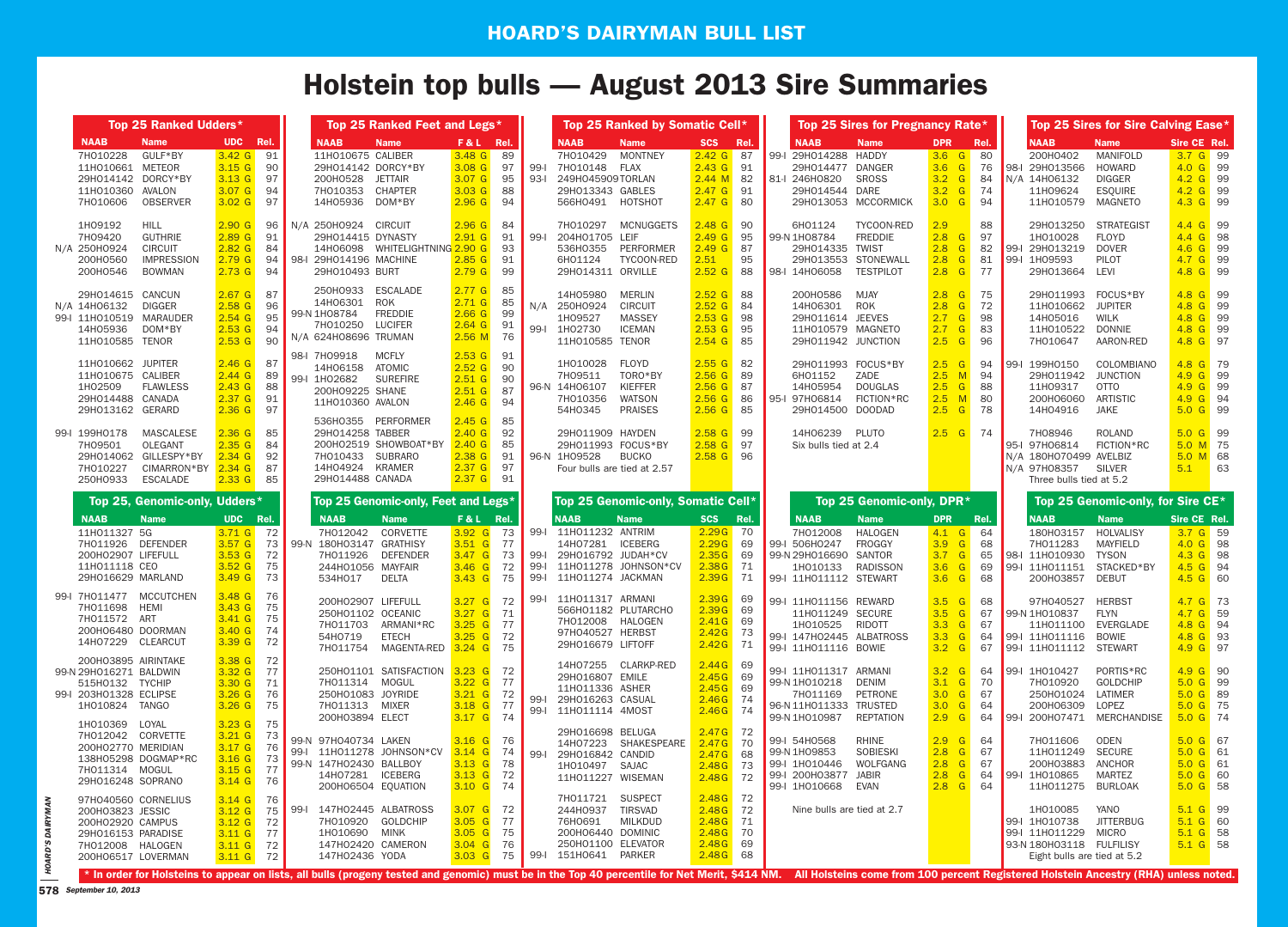|                                                                      | Top 25 Ranked by Net Merit \$                                                                        |                                                          |                                    |                                                                       | <b>Top 25 Ranked by JPI</b>                                                                              |                                                                                                                                                            |
|----------------------------------------------------------------------|------------------------------------------------------------------------------------------------------|----------------------------------------------------------|------------------------------------|-----------------------------------------------------------------------|----------------------------------------------------------------------------------------------------------|------------------------------------------------------------------------------------------------------------------------------------------------------------|
| <b>NAAB</b>                                                          | <b>Name</b>                                                                                          | <b>NMS</b>                                               | Rel.                               | <b>NAAB</b>                                                           | <b>Name</b>                                                                                              | JPI                                                                                                                                                        |
| 523JE927<br>236JE153<br>236JE146<br>7JE1046<br>1JE648                | <b>MAGNUM</b><br>LURE<br><b>ZUMA</b><br><b>ZIPPER</b><br>SF                                          | 660 G<br>641 M<br>579<br>G<br>515<br>G<br>513 G          | 85<br>63<br>85<br>78<br>82         | 523JE927<br>1JE711<br>7JE1046<br>29JE3624<br>236JE153                 | <b>MAGNUM</b><br><b>PLUS</b><br><b>ZIPPER</b><br><b>VERNON</b><br>LURE                                   | 237 G<br>227 <sub>G</sub><br>221G<br>214 G<br>213 M                                                                                                        |
| 1JE711<br>29JE3756<br>14JE537<br>29JE3675<br>200JE60                 | <b>PLUS</b><br><b>PREMIER</b><br>LOTTO<br><b>JADESTAR</b><br><b>RENEGADE</b>                         | 509<br>G<br>507<br>G<br>506<br>G<br>497<br>G<br>496<br>G | 90<br>68<br>89<br>71<br>90         | 29JE3615<br>29JE3675<br>7JE1038<br>29JE3642<br>29JE3756               | <b>JUPITER</b><br><b>JADESTAR</b><br><b>VALENTINO</b><br>GATSBY*GR<br><b>PREMIER</b>                     | 194 G<br>190 G<br>190 G<br>183 G<br>180 G                                                                                                                  |
| 29JE3624<br>7JE1010<br>29JE3656<br>7JE1036<br>11JE921                | <b>VERNON</b><br><b>VICTORY</b><br><b>BOOKER</b><br>PAT<br><b>KILOWATT</b>                           | G<br>495<br>472<br>G<br>460<br>G<br>459<br>G<br>457<br>G | 83<br>84<br>81<br>81<br>92         | 29JE3678<br>14JE539<br>236JE146<br>200JE60<br>29JE3506                | <b>BLADE</b><br><b>MADDIX</b><br><b>ZUMA</b><br><b>RENEGADE</b><br>LEGAL                                 | 179 G<br>179 G<br>175 G<br>174 G<br>174 G                                                                                                                  |
| 236JE136<br>29JE3615<br>147JE6187<br>14JE473<br>236JE3               | <b>HULK</b><br><b>JUPITER</b><br>DONOVAN*GR<br>LOUIE<br><b>IMPULS</b>                                | 454<br>G<br>450<br>G<br>449<br>G<br>446<br>G<br>441<br>G | 85<br>85<br>71<br>95<br>99         | 147JE6187<br>1JE648<br>11JE998<br>236JE3<br>11JE944                   | DONOVAN*GR<br><b>SF</b><br><b>VINSON</b><br><b>IMPULS</b><br>PAUL                                        | 173 G<br>172 G<br>169 G<br>168 G<br>167 G                                                                                                                  |
| 7JE1027<br>11JE998<br>29JE3506<br>1JE654<br>29JE3642                 | <b>DAVENPORT</b><br><b>VINSON</b><br><b>LEGAL</b><br><b>ALLSTAR</b><br>GATSBY*GR                     | 437<br>G<br>436<br>G<br>431<br>G<br>428<br>G<br>427 G    | 83<br>81<br>94<br>92<br>79         | 14JE533<br>29JE3646<br>203JE939<br>7JE1010<br>7JE1036                 | <b>VITO</b><br><b>VANCE</b><br>SHAH*GR<br><b>VICTORY</b><br><b>PAT</b>                                   | 167 G<br>166 G<br>165 G<br>163 G<br>163 G                                                                                                                  |
|                                                                      |                                                                                                      |                                                          |                                    |                                                                       |                                                                                                          |                                                                                                                                                            |
|                                                                      | Top 25 Genomic-only, by Net Merit \$                                                                 |                                                          |                                    |                                                                       | <b>Top 25 Genomic-only, JPI</b>                                                                          |                                                                                                                                                            |
| <b>NAAB</b><br>29JE3860<br>1JE792<br>29JE3830<br>97JE110<br>200JE521 | <b>Name</b><br><b>PILGRIM</b><br><b>MACHETE</b><br><b>DAZZLER</b><br><b>KINDLE</b><br><b>SOPRANO</b> | <b>NM\$</b><br>641 G<br>601 G<br>598 G<br>596 G<br>586 G | Rel.<br>57<br>59<br>59<br>56<br>53 | <b>NAAB</b><br>11JE1118<br>29JE3860<br>7JE1151<br>7JE1242<br>200JE910 | <b>Name</b><br><b>MARVEL</b><br><b>PILGRIM</b><br><b>GALVANIZE</b><br><b>NITRO</b><br><b>CLEARVISION</b> | <b>JPI</b>                                                                                                                                                 |
| 11JE1118<br>29JE3844<br>11JE1168<br>7JE1241<br>200JE514              | <b>MARVEL</b><br>AWARD<br>MESCHACH-P<br>KONA<br><b>FRONTRUNNER</b>                                   | 584 G<br>581 G<br>577 G<br>569 G<br>565 G                | 59<br>55<br>55<br>55<br>57         | 11JE1117<br>535JE2<br>29JE3761<br>29JE3858<br>29JE3762                | <b>MARCIN</b><br>RAWLS*GR<br><b>VISIONARY</b><br><b>VIGILANCE</b><br><b>VOLCANO</b>                      |                                                                                                                                                            |
| 14JE604<br>203JE1347<br>14JE589<br>203JE1388<br>11JE1161             | <b>JUSTICE</b><br><b>LEGALPROMISE</b><br><b>POWER</b><br>CRIS-P<br>TETON                             | 564 G<br>562 G<br>555 G<br>554 G<br>552 G                | 60<br>63<br>53<br>55<br>55         | 14JE634<br>1JE792<br>1JE791<br>11JE1151<br>14JE615                    | MARIACHI*GR<br><b>MACHETE</b><br><b>DIVIDEND</b><br><b>BRIER</b><br><b>MARKSMAN</b>                      | 248 G<br>238 G<br>237 G<br>227G<br>227 <sub>G</sub><br>227 <sub>G</sub><br>226G<br>222G<br>221G<br>221G<br><u>221 G</u><br>220G<br>219 G<br>219 G<br>218 G |
| 14JE615<br>29JE3857<br>1JE815<br>11JE1114<br>11JE1162                | <b>MARKSMAN</b><br><b>BOWMAN</b><br><b>PAYTON</b><br><b>PERFORM</b><br>CRITIOUE-P                    | 550 G<br>544 G<br>544 G<br>540 G<br>540 G                | 50<br>59<br>56<br>63<br>54         | 7JE1163<br>14JE606<br>203JE1388<br>11JE1165<br>200JE180               | <b>IRWIN</b><br><b>PRINCE</b><br>CRIS-P<br>LARIS<br><b>MANTRA</b>                                        | 218 G<br>218 G<br>217 G<br>217 G<br>217 G                                                                                                                  |

#### **Jersey top bulls Brown Swiss Top 20 PPR Bulls**

|                                    | <b>NAAB</b> | <b>Selection Indexes</b> |            | <b>Production-related PTAs</b> |                  |         |              |         |    |          |                  |  | <b>Type Data</b> |     |
|------------------------------------|-------------|--------------------------|------------|--------------------------------|------------------|---------|--------------|---------|----|----------|------------------|--|------------------|-----|
| <b>Name of Bull</b>                | Code        | NMS Rel. CMS             | <b>PPR</b> |                                | Ibs. M Ibs. P %P |         | Ibs. F       | %F      |    | Rel. SCS | <b>PL</b>        |  | <b>PTAT Rel.</b> |     |
| <b>VERSACE ET</b>                  | 76BS9017    | 70<br>601<br>463         | 194        | 341                            | 41               | 0.13    | 38           | 0.11    | 79 | 2.79     | 3.4 <sub>6</sub> |  | $-0.2$ 68        |     |
| <b>ETLAR</b>                       | 54BS504     | 428<br>73<br>429         | 183        | 1621                           | 46               | $-0.03$ | 46           | $-0.07$ | 84 | 2.92     | 3.3 <sub>6</sub> |  | $-0.6$           | 75  |
| SDF ETVEI CARL ET                  | 54BS453     | 72<br>353<br>279         | 182        | 915                            | 42               | 0.05    | 42           | 0.03    | 83 | 2.80     | 0.3 <sub>6</sub> |  | 0.5              | 76  |
| <b>PAYSSLI ET</b>                  | 504BS51     | 75<br>438<br>387         | 181        | 982                            | 39               | 0.03    | 38           | $-0.01$ | 81 | 2.82     | 1.8 <sub>G</sub> |  | $0.5$ 71         |     |
| COZY NOOK BEAMER TORCH             | 54BS437     | 79<br>423<br>508         | 169        | 453                            | 34               | 0.09    | 45           | 0.12    | 89 | 3.01     | 2.7 <sub>G</sub> |  | 0.386            |     |
| ALDERS WAGOR N <b>ELGOR</b>        | 196BS16092  | 247<br>67<br>261         | 167        | 1584                           | 42               | $-0.04$ | 34           | $-0.13$ |    | 78 2.97  | $0.2\ G$         |  | 0.4 68           |     |
| OAK VIEW ZEUS <b>AUGUST</b>        | 7BS826      | 75<br>422<br>387         | 159        | 602                            | 21               | 0.01    | 39           | 0.06    | 86 | 2.62     | 2.8 <sub>6</sub> |  | 1.0              | -77 |
| SCHARZ BS PRESIDNT ALIBABA         | 196BS13193  | 544<br>467<br>77         | 158        | 310                            | 26               | 0.07    | 20           | 0.04    | 85 | 2.84     | 5.0 <sub>G</sub> |  | 0.081            |     |
| r N R Payoff <b>Brookings</b> et   | 54BS438     | 459<br>385<br>80         | 155        | 342                            | 23               | 0.05    | 28           | 0.07    | 89 | 2.65     | 2.7 <sub>G</sub> |  | 1.0 89           |     |
| KULP-GEN SCIPIO DON                | 14BS340     | 75<br>312<br>403         | 147        | 253                            | 29               | 0.09    | 50           | 0.18    | 87 | 2.99     | 0.6 <sub>6</sub> |  | 0.7 72           |     |
| LITTLE HILL LADYS <b>MVP</b> ET    | 7BS828      | 73<br>339<br>308         | 142        | 736                            | 29               | 0.02    | 68           | 0.17    | 83 | 3.00     | $1.1\ G$         |  | 0.1 78           |     |
| SUN-MADE VIGOR ET                  | 54BS374     | 455<br>96<br>495         | 139        | 427                            | 18               | 0.02    | $\mathbf{1}$ | $-0.07$ | 98 | 2.71     | 6.5 G            |  | 0.6 98           |     |
| LOST ELM <b>BERRETTA</b> ET        | 54BS466     | 67<br>374<br>338         | 127        | 472                            | 19               | 0.02    | 22           | 0.01    |    | 74 2.74  | 4.2 <sub>6</sub> |  | 0.7 73           |     |
| KULP GEN PRONTO DALLY ET           | 14BS320     | 86<br>264<br>201         | 118        | 310                            | 24               | 0.06    | 10           | $-0.01$ | 94 | 2.93     | $2.1$ G          |  | 0.9 87           |     |
| HARTS <b>Axemaster</b> et          | 203BS984    | 63<br>240<br>281         | 114        | 520                            | 26               | 0.04    | 33           | 0.05    |    | 72 3.07  | 1.0 <sub>G</sub> |  | 0.3 63           |     |
| OLSON MEL SCIP <b>EMERGENCY</b>    | 14BS341     | 285<br>219<br>81         | 105        | -80                            | 13               | 0.07    | 32           | 0.16    |    | 92 2.91  | $0.4\ G$         |  | 0.7 89           |     |
| SUN-MADE GARBRO PERCY ET           | 11BS673     | 243<br>77<br>242         | 103        | 599                            | 16               | $-0.01$ | 18           | $-0.02$ | 87 | 2.93     | 2.2 <sub>G</sub> |  | 0.9              | 77  |
| RIEDLAND CAMELOT FAUST ET          | 14BS370     | 70<br>251<br>237         | 98         | 224                            | 10               | 0.00    | 29           | 0.09    | 78 | 2.98     | 2.2 <sub>G</sub> |  | 0.9              | -82 |
| VICTORY ACRES SIMON <b>EVEN</b> ET | 76BS900     | 403<br>97<br>489         | 97         | $-273$                         | 5                | 0.06    | -6           | 0.02    | 98 | 2.41     | 4.9 G            |  | $-0.1$           | -98 |
| OLSONS DYNASTY MUSIC <b>CD</b> ET  | 11BS680     | 138<br>78<br>152         | 93         | 594                            | 21               | 0.01    | 30           | 0.03    | 87 | 3.01     | $-0.4$ G         |  | 0.8              | -81 |

### **Red and White Top 20 Net Merit Bulls**

|             | <b>Top 25 Genomic-only, by Net Merit \$</b> |            |      |             | Top 25 Genomic-only, JPI              |                  | <b>NAAB</b>                                                                                                                       |                 | <b>Selection Indexes</b> |                         |                                        | <b>Production-related PTAs</b> |            |  |                        | <b>Type Data</b> |
|-------------|---------------------------------------------|------------|------|-------------|---------------------------------------|------------------|-----------------------------------------------------------------------------------------------------------------------------------|-----------------|--------------------------|-------------------------|----------------------------------------|--------------------------------|------------|--|------------------------|------------------|
| <b>IAAB</b> | <b>Name</b>                                 | <b>NMS</b> | Rel. | <b>NAAB</b> | <b>Name</b>                           | <b>JPI</b>       | Name of Bull                                                                                                                      | Code            | NMS Rel. CMS TPI         |                         | Ibs. M Ibs. P %P Ibs. F %F Rel. SCS PL |                                |            |  |                        | PTAT Rel.        |
| 29JE3860    | <b>PILGRIM</b>                              | 641 G      | 57   | 11JE1118    | <b>MARVEL</b>                         | 248 <sub>G</sub> | TOP 10 RED AND WHITE BULLS RANKED BY NET MERIT                                                                                    |                 |                          |                         |                                        |                                |            |  |                        |                  |
| LJE792      | <b>MACHETE</b>                              | 601 G      | 59   | 29JE3860    | PILGRIM                               | 238 G            | LOWLANDS REDMAN-RED                                                                                                               | 97WW8983        | 503 64 641 1828          |                         | 220 40 0.13                            |                                |            |  | 64 0.21 76 2.81 2.6 G  | 0.17 74          |
| 29JE3830    | <b>DAZZLER</b>                              | 598 G      | 59   | 7JE1151     | GALVANIZE                             | 237 G            | FRITZ-PRIDE TYCOON-RED-ET                                                                                                         | 6WW1124         | 469 92 424 1799          |                         | 32 -10 -0.04                           |                                |            |  | 4 0.01 98 2.51 6.2 M   | 0.69 94          |
| 7JE110      | <b>KINDLE</b>                               | 596 G      | 56   | 7JE1242     | <b>NITRO</b>                          | 227 <sub>G</sub> | LADINODALE AARON-RED-ET                                                                                                           | 7WW10647        | 465 87 517 1920          |                         | 161 18 0.05                            |                                |            |  | 24 0.07 95 3.07 4.8 G  | 1.54 89          |
| 200JE521    | SOPRANO                                     | 586 G      | 53   | 200JE910    | <b>CLEARVISION</b>                    | 227 <sub>G</sub> | BIG APPLE-RED-ET                                                                                                                  | 7WW10000        | 416 93 611 1875          | $-1209$                 | 9 0.18                                 |                                |            |  | 40 0.34 98 2.73 4.1 G  | 2.19 97          |
|             |                                             |            |      |             |                                       |                  | MD-VALLEYVUE CARSON-RED-ET                                                                                                        | 7WW10563        | 410 86 363 2016          |                         | 1655 36 -0.05                          |                                |            |  | 31 -0.11 94 2.94 2.7 G | 2.76 90          |
| L1JE1118    | <b>MARVEL</b>                               | 584 G      | 59   | 11JE1117    | <b>MARCIN</b>                         | 227 <sub>G</sub> |                                                                                                                                   |                 |                          |                         |                                        |                                |            |  |                        |                  |
| 29JE3844    | <b>AWARD</b>                                | 581 G      | 55   | 535JE2      | RAWLS*GR                              | 226G             | HURTGEN-VUE REALITY-RED                                                                                                           | 14WW4645        | 406 96 474 1914          | -293                    | 8 0.07                                 |                                |            |  | 64 0.29 99 3.00 2.4 M  | 2.37 99          |
| L1JE1168    | MESCHACH-P                                  | 577 G      | 55   | 29JE3761    | <b>VISIONARY</b>                      | 222G             | NORTHWIND PRDX LOGAN-RED-ET                                                                                                       | 6WW787          | 393 89 397 1774          | 603                     | 18 0.00                                |                                |            |  | 37 0.05 96 2.98 3.0 G  | 1.15 89          |
| JE1241      | KONA                                        | 569 G      | 55   | 29JE3858    | VIGILANCE                             | $221$ G          | HEIHOEVE ARNOLD-RED                                                                                                               | 97WW6014        | 388 78 511 1678          | $-744$                  | 8 0.12                                 |                                |            |  | 19 0.18 87 2.94 5.0 M  | $-0.42$ 83       |
| 200JE514    | <b>FRONTRUNNER</b>                          | 565 G      | 57   | 29JE3762    | VOLCANO                               | $221$ G          | DELTA FIDELITY-RED                                                                                                                | 97WW6923        | 372 78 533 1729          | 88                      | 42 0.15                                |                                |            |  | 67 0.24 87 2.98 0.9 M  | $-0.04$ 85       |
|             |                                             |            |      |             |                                       |                  | HEIHOEVE DELTA SPENCER-RED                                                                                                        | 97WW5372        | 324 88 522 1638          | $-687$                  | 28 0.19                                |                                |            |  | 9 0.13 93 2.90 2.9 M   | $-0.46$ 86       |
| L4JE604     | <b>JUSTICE</b>                              | 564 G      | -60  | 14JE634     | MARIACHI*GR                           | $221$ G          |                                                                                                                                   |                 |                          |                         |                                        |                                |            |  |                        |                  |
| 203JE1347   | LEGALPROMISE                                | 562 G      | 63   | 1JE792      | <b>MACHETE</b>                        | 220G             | TOP 10 RED FACTOR BULLS RANKED BY NET MERIT                                                                                       |                 |                          |                         |                                        |                                |            |  |                        |                  |
| L4JE589     | <b>POWER</b>                                | 555 G      | 53   | 1JE791      | <b>DIVIDEND</b>                       | 219G             | <b>FASNA ASTERIX *RC</b>                                                                                                          | 97WW9995        | 474 78 593 1812          |                         | $-36$ 28 $0.11$                        |                                |            |  | 35 0.14 86 2.97 4.3 G  | 0.37 84          |
| 203JE1388   | CRIS-P                                      | 554 G      | 55   | 11JE1151    | <b>BRIER</b>                          | 219 <sub>G</sub> | DELTA SCARLET *RC                                                                                                                 | 97WW8656        | 452 69 437 1774          |                         | 2756 77 -0.02                          |                                |            |  | 81 -0.07 79 2.86 0.0 M | $-0.36$ 74       |
| L1JE1161    | <b>TETON</b>                                | 552 G      | 55   | 14JE615     | <b>MARKSMAN</b>                       | 218 G            | <b>FICTION *RC</b>                                                                                                                | 97WW6814        | 421 81 473 1753          |                         | 570 29 0.05                            |                                |            |  | 44 0.09 88 2.80 2.0 M  | $-0.40$ 85       |
| L4JE615     | <b>MARKSMAN</b>                             | 550 G      | 50   | 7JE1163     | <b>IRWIN</b>                          | 218 <sub>G</sub> | DELTA NEARBY *RC                                                                                                                  | 97WW7937        | 420 73 485 1682          |                         | 448 29 0.06                            |                                |            |  | 40 0.09 82 2.69 2.8 M  | $-0.50$ 79       |
| 29JE3857    | <b>BOWMAN</b>                               | 544 G      | 59   | 14JE606     | <b>PRINCE</b>                         | 218 <sub>G</sub> | STELSE O MAN <b>MONSTER</b> *RC                                                                                                   | 138WW4745       | 415 84 498 1720          |                         | $-24$ 19 0.08                          |                                |            |  | 43 0.17 90 2.97 3.7 G  | $-0.18$ 81       |
| LJE815      | <b>PAYTON</b>                               | 544 G      | 56   | 203JE1388   | CRIS-P                                | 217 <sub>G</sub> |                                                                                                                                   |                 |                          |                         |                                        |                                |            |  |                        |                  |
| L1JE1114    | <b>PERFORM</b>                              | 540 G      | 63   | 11JE1165    | LARIS                                 | 217 <sub>G</sub> | RONELEE SS DURABLE *RC                                                                                                            | 7WW9107         | 413 92 402 1853          | 529                     | $7 - 0.03$                             |                                |            |  | 50 0.11 97 2.55 2.3 G  | 1.89 93          |
| L1JE1162    | CRITIOUE-P                                  | 540 G      | -54  | 200JE180    | <b>MANTRA</b>                         | 217 <sub>G</sub> | WELBERGER SONLIGHT *RC                                                                                                            | 97WW5935        | 379 82 460 1605          | $-624$                  | 2 0.08                                 |                                |            |  | 7 0.12 88 2.93 5.6 M   | $-0.57$ 84       |
|             |                                             |            |      |             |                                       |                  | ARRON DOON WEST PORT MAGNA P *RC                                                                                                  | 151WW562        | 369 85 381 1861          |                         | 950 27 -0.01                           |                                |            |  | 42 0.03 92 2.71 2.4 G  | 1.72 85          |
| 203JE1366   | SOLEIL                                      | 539 G      | -60  | 29JE3844    | <b>AWARD</b>                          | 216G             | OUR-FAVORITE DETOX-ET *RC                                                                                                         | 151WW563        | 348 78 387 1919          |                         | 473 20 0.02                            |                                |            |  | 33 0.06 83 2.73 2.0 G  | 2.51 78          |
| LJE768      | <b>HENDRIX</b>                              | 538 G      | 63   | 97JE111     | <b>ROYALTY</b>                        | 214G             | GOLDEN-OAKS ROCKSTAR-ET *RC                                                                                                       | 151WW560        | 339 80 343 1870          |                         | 866 25 0.00                            |                                |            |  | 47 0.06 85 2.94 1.9 G  | 2.45 77          |
| 29JE3858    | <b>VIGILANCE</b>                            | 538 G      | 58   | 1JE826      | <b>DAZZLER</b>                        | 214G             |                                                                                                                                   |                 |                          |                         |                                        |                                |            |  |                        |                  |
| JE1134      | CHARNESA*GR                                 | 536 G      | 56   | 7JE1173     | <b>PRESCOTT</b>                       | 214G             | The Top 10 Red and White and the Top 10 Red Factor lists were compiled by the Red and White Dairy Cattle Association (RWDCA).     |                 |                          |                         |                                        |                                |            |  |                        |                  |
| L1JE1164    | CREDIBULL-P                                 | 531 G      | - 57 | 11JE1122    | LAYNE                                 | 214G             | All of the above 20 bulls are registered in the RWDCA herdbook as of August 12, 2013. Red and Whites must be over 60 reliability. |                 |                          |                         |                                        |                                |            |  |                        |                  |
|             |                                             |            |      |             |                                       |                  |                                                                                                                                   |                 |                          |                         |                                        |                                |            |  |                        |                  |
|             | *PR=Second generation grade-up Jersey.      |            |      |             | *GR=Third generation grade-up Jersey. |                  | <b>*RC=Red Carrier</b>                                                                                                            | <b>P=Polled</b> |                          | <b>G=Genomic tested</b> |                                        |                                | $M = MACE$ |  |                        |                  |

*September 10, 2013* **579**

*HOARD'S DAIRYMAN*

**HOARD'S DAIRYMAN** 

**HOARD'S DAIRYMAN BULL LIST**